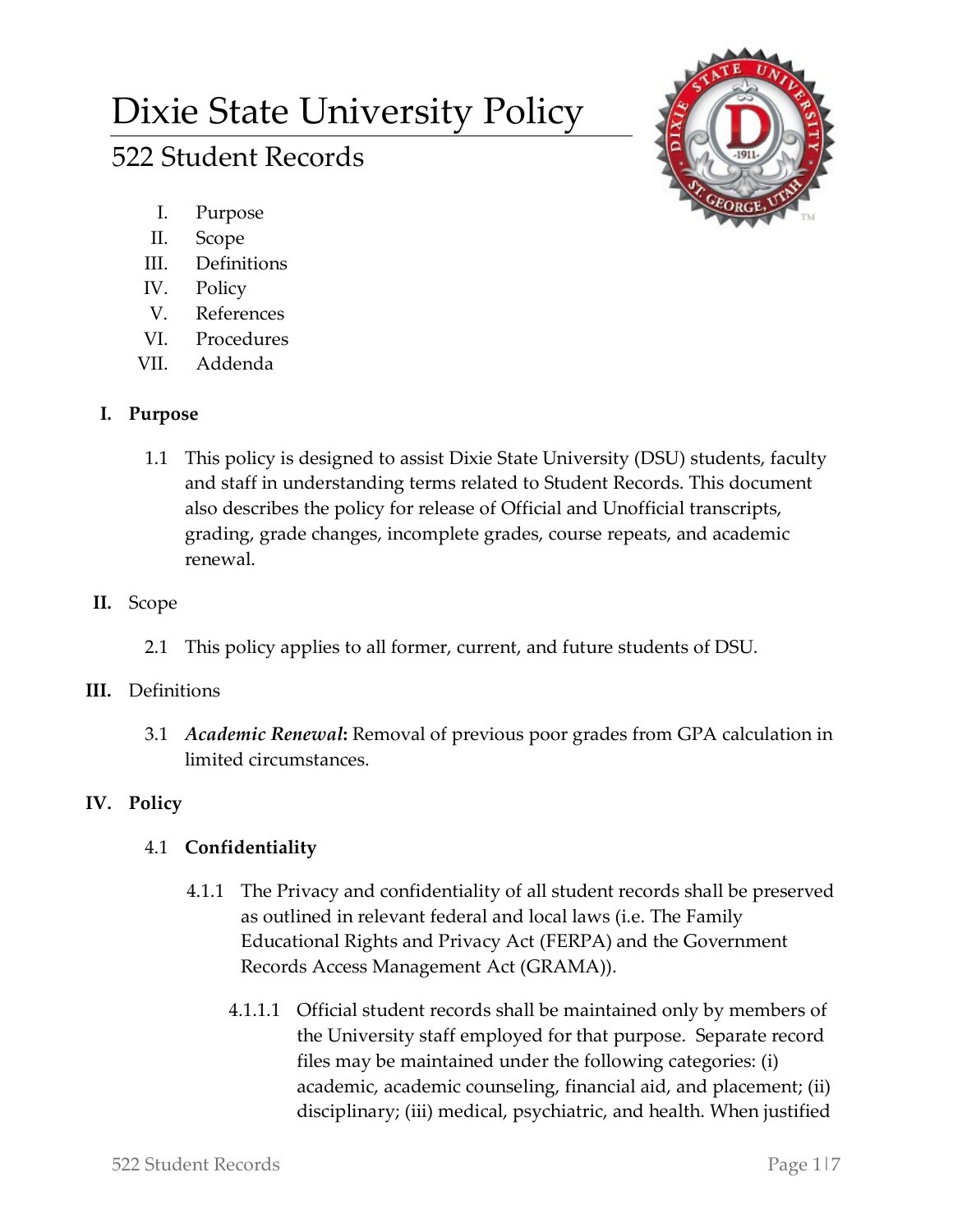by legitimate law enforcement needs, the campus security agency may maintain confidential records relating primarily to its investigative function.

# 4.2 **Access and Challenge of Accuracy of Records**

- 4.2.1 Access to the student's official records and files is guaranteed for every student, subject to the limitations set forth in relevant federal and local laws FERPA and GRAMA).
	- 4.2.1.1 Access to specific portions of a student's official record may be limited if the student has an unfulfilled financial obligation to the University.
	- 4.2.1.2 Students with complaints, inquiries, or requests for review of official records are directed to the Vice President of Student Affairs.
	- 4.2.1.3 Official student records will not contain information regarding a membership in any organizations other than honorary and professional organizations directly related to the educational process.

### 4.3 **Enrollment**

- 4.3.1 Students must be registered in a class by the semester's add deadline to receive credit.
- 4.3.2 It is the responsibility of the student to check their class schedule, at the time of registration, after any adds or drops, and prior to the end of the add and drop deadlines to make sure they are officially enrolled in classes.

# 4.4 **Transcripts**

- 4.4.1 The contents of a transcript may not be altered except as set forth in specific University policies.
- 4.4.2 Official transcripts can be requested online or in person with photo identification at the Registrar's Office.
	- 4.4.2.1 In order to receive an official transcript, all financial obligations to the University must be cleared.
	- 4.4.2.2 A fee is required for an official transcript.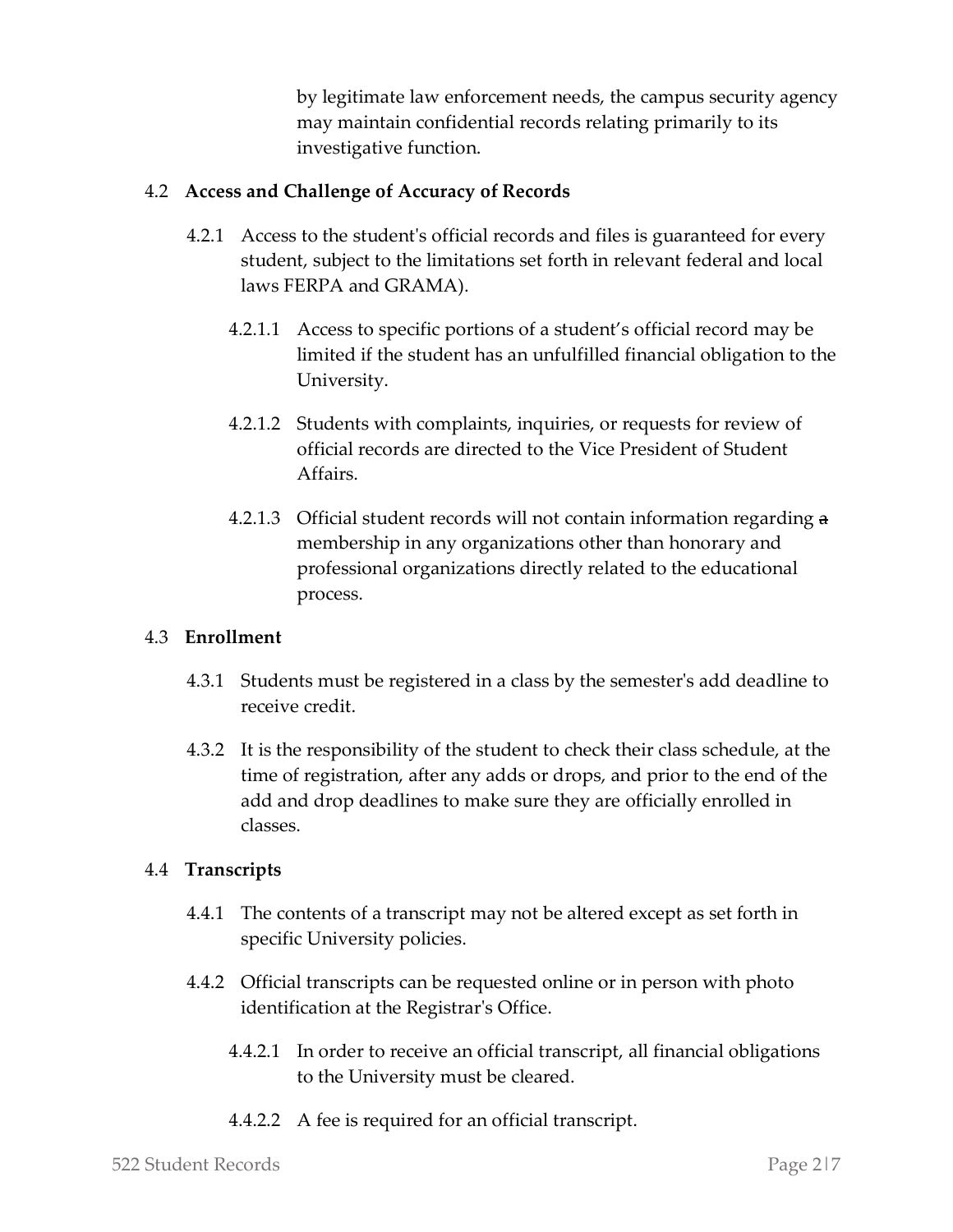- 4.4.3 Unofficial transcripts, beginning with the academic year 1986-1987 are available online or in person at no cost.
	- 4.4.3.1 Unofficial transcripts for all academic years are available in person at the Registrar's Office at no cost. Photo identification is required.

# 4.5 **Grading System**

4.5.1 The current grade system is based upon a 4.00 scale as follows:

| Letter       | Description      | <b>Point Value</b> |
|--------------|------------------|--------------------|
| $\mathsf{A}$ |                  | 4.0                |
| $A-$         |                  | 3.7                |
| $B+$         |                  | 3.4                |
| B            |                  | 3.0                |
| $B-$         |                  | 2.7                |
| $C+$         |                  | 2.4                |
| $\mathsf{C}$ |                  | 2.0                |
| $C-$         |                  | 1.7                |
| $D+$         |                  | 1.4                |
| D<           |                  | 1.0                |
| $D-$         |                  | 0.7                |
| ${\bf F}$    | Fail             | 0.0                |
| WF           | Fail             | 0.0                |
| $\mathbf{P}$ | Pass             | *                  |
| I            | Incomplete       | *                  |
| AU           | Audit            | *                  |
| W            | Withdrawal       | *                  |
| <b>NG</b>    | No Grade         | *                  |
| Z            | Missing<br>grade | *                  |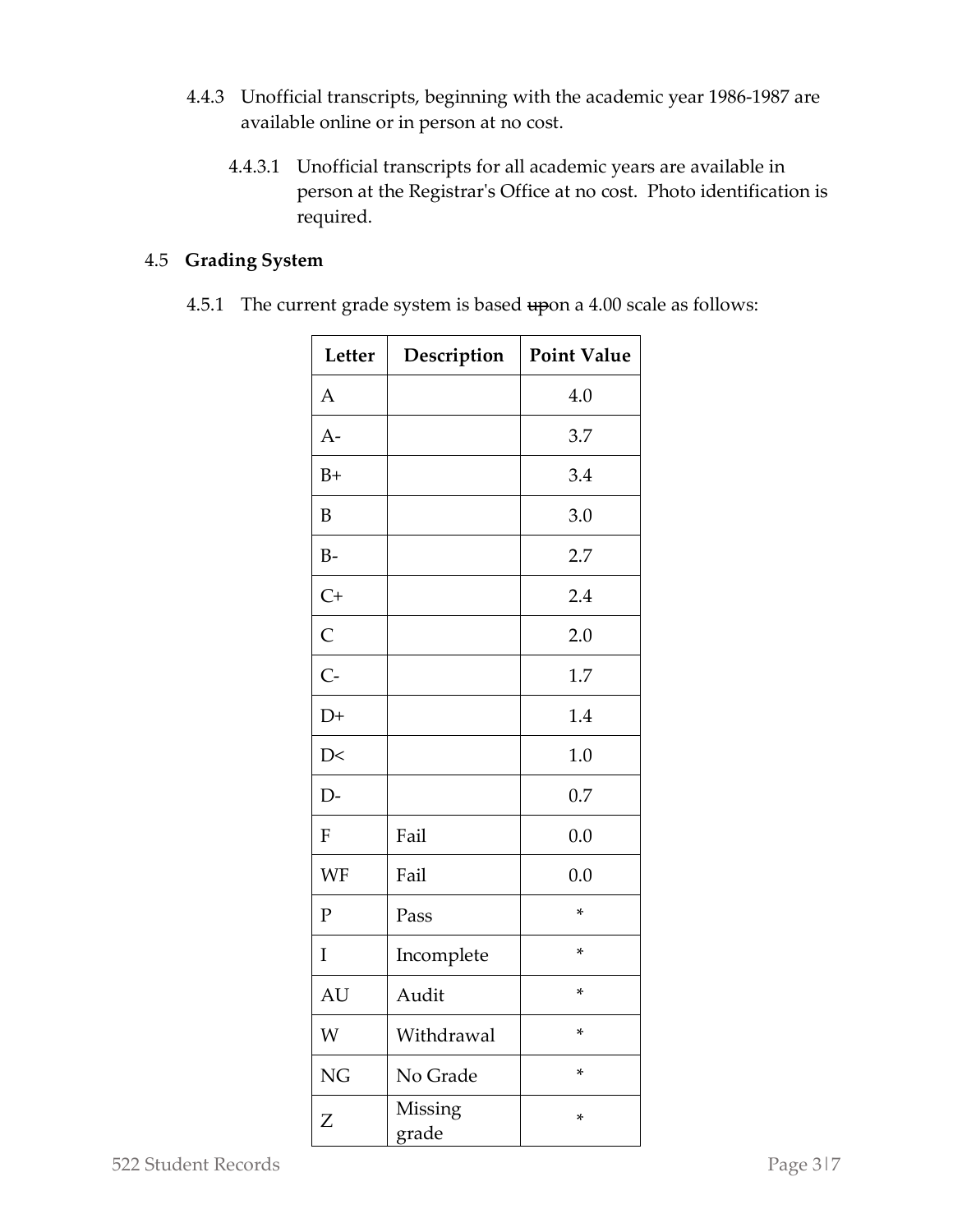# **\*does not affect GPA**

4.5.2 The criteria for grading students shall be performance on tests, exams, papers, and/or assignments, as well as participating in class discussion and activities, and other evaluative processes necessary and appropriate for determining a student's achievement level. Any or all of these procedures may be part of the total evaluation as adopted by individual instructors to fit the goals and objectives of a particular course.

## 4.6 **Midterm Grades**

- 4.6.1 Instructors are required to submit midterm grades.
- 4.6.2 The deadline for submitting midterm grades will be included in the semester calendar.

# 4.7 **Final Grades**

4.7.1 Instructors are responsible for posting final grades in the online student information system no later than two business days after the end of the final exam period for the semester.

## 4.8 **Grade Changes**

- 4.8.1 Grade changes are to be made only in the following circumstances:
	- 4.8.1.1 When an incorrect grade was entered.
		- 4.8.1.1.1 If a student claims grading errors, they must notify the instructor no later than the last day of the following semester, excluding summer semester.
	- 4.8.1.2 When a student has completed the work required to finish a class for which an incomplete grade has been assigned.
		- 4.8.1.2.1 Grade changes for incomplete grades must be submitted no later than one calendar year after the incomplete was issued.
	- 4.8.1.3 When a student's Exception to Policy petition has been granted.
		- 4.8.1.3.1 Exception to Policy petition must be received within four calendar years of the grade being issued.

### 4.9 **Incomplete Grades**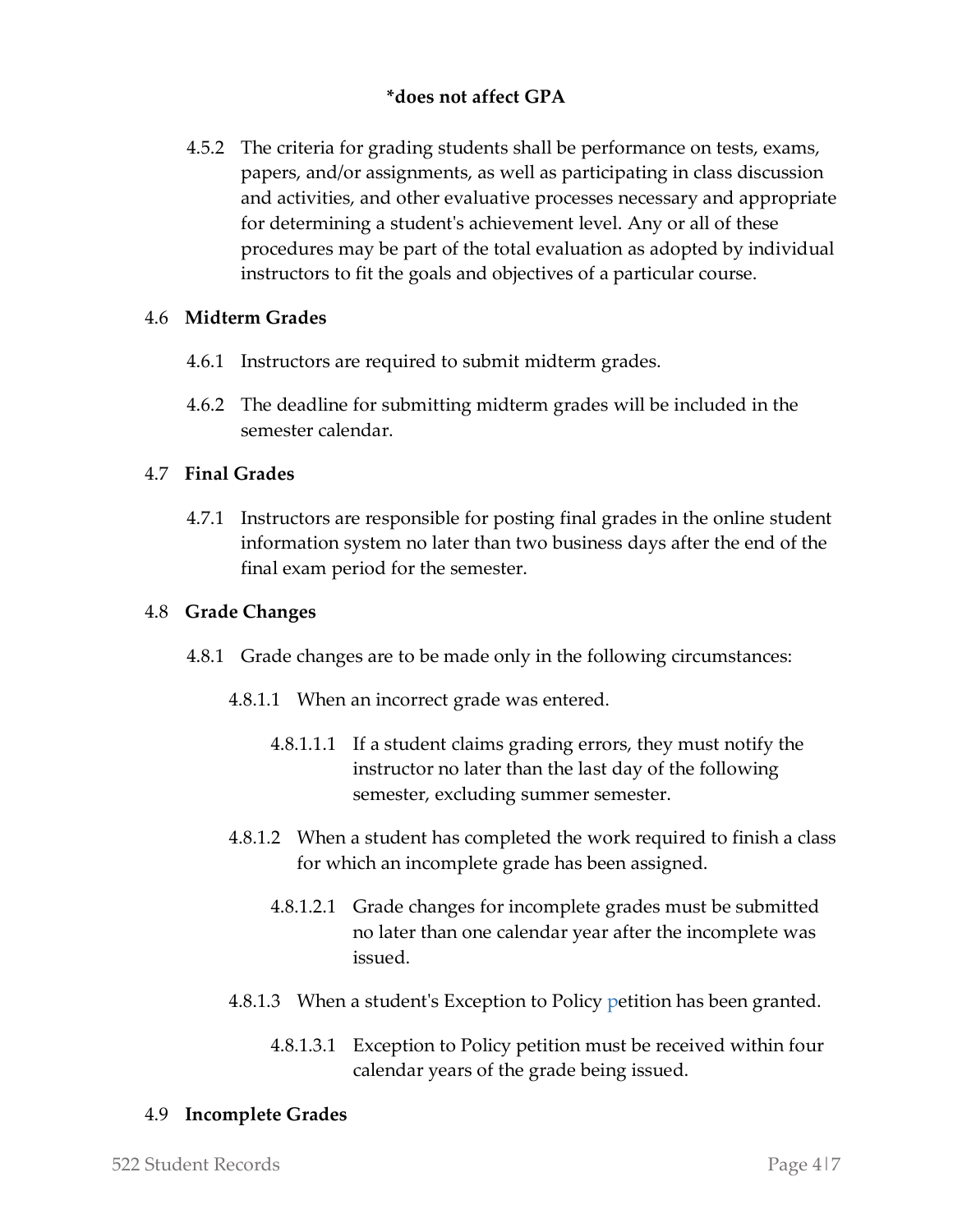- 4.9.1 A grade of "I" may be used for a student who has completed a substantial portion of a course and is unable to complete the coursework for a legitimate reason (e.g. serious illness or accident).
- 4.9.2 The grade of "I" must be used only for a student who is passing the course and who needs to complete less than 20% of the coursework.
- 4.9.3 An "I" grade must not be used in a way that will permit a student to retake the course without paying tuition.
- 4.9.4 A student who receives an incomplete does not re-register for the class. If the situation requires that the student sign up for the class again, the instructor should give the grade that was earned. Ordinarily, completing the coursework will not require that a student attend class or complete the work by attending class.
- 4.9.5 The incomplete contract must be signed by the instructor, the student, and the department chair or dean. The contract must be received by the Registrar's Office no later than two business days after the end of the final exam period.
- 4.9.6 Once the student has completed the coursework, the instructor must submit a formal Grade Change to the Registrar's Office.
- 4.9.7 The "I" grade will be changed to an "F" grade by the Registrar's Office after one calendar year if:
	- 4.9.7.1 The student does not finish the work by the contract due date.
	- 4.9.7.2 The instructor does not submit a formal Grade Change.
- 4.9.8 Instructors may institute deadlines of less than one calendar year for the completion of coursework.

### 4.10 **Repeated Courses**

- 4.10.1 Students may repeat a class for a better grade under one of the following conditions:
	- 4.10.1.1 The class was originally taken at DSU.
	- 4.10.1.2 The course repeat was taken at another institution but articulates to a DSU course previously taken as determined by an existing articulation agreement or the appropriate department chair.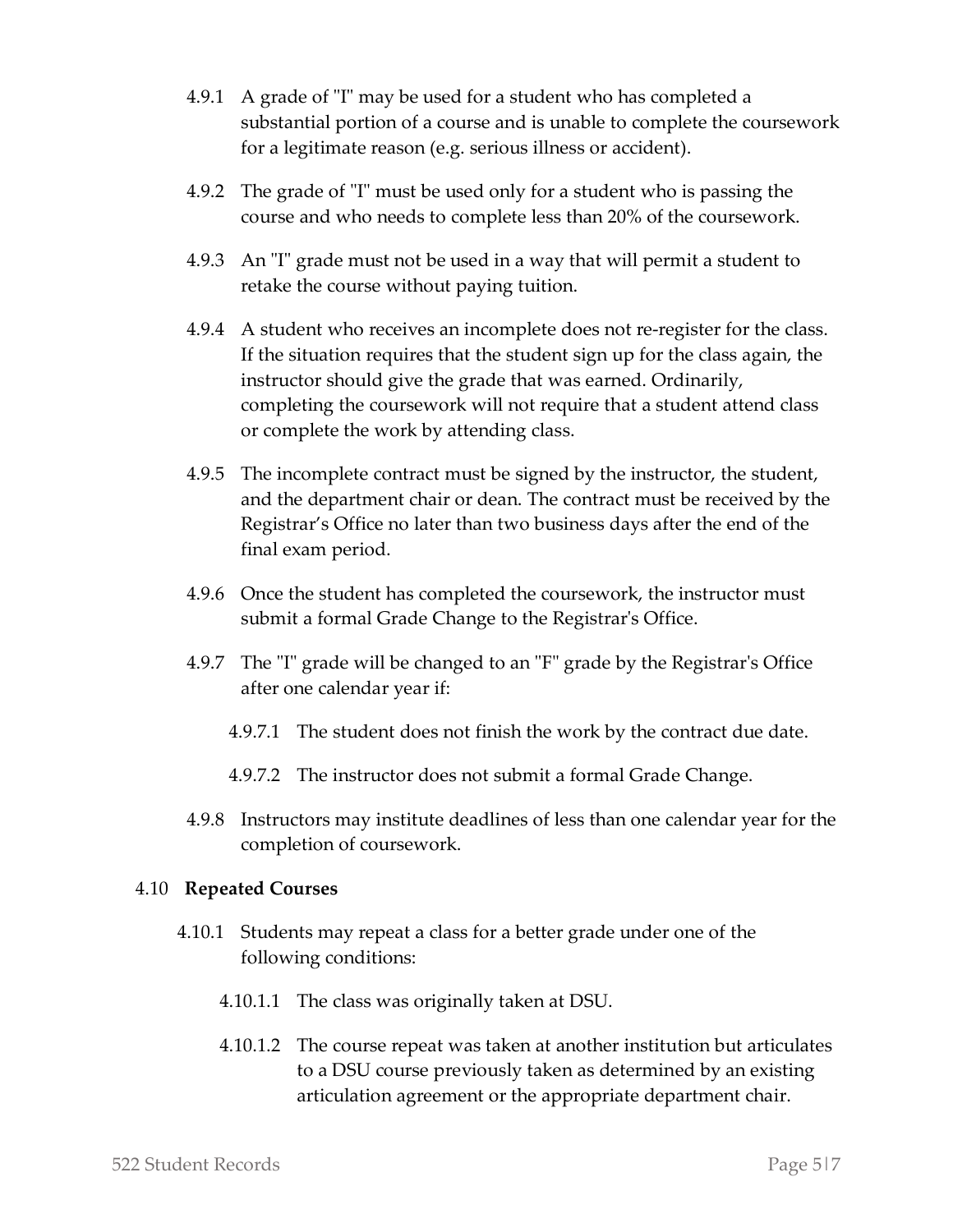- 4.10.2 Students must register and pay tuition and fees for repeated classes.
- 4.10.3 When a course is repeated, the most recent grade received will be used in the calculation of the GPA.
- 4.10.4 Previous grades and credit hours for the same course remain on the student's academic record, but do not count in the GPA or total hours completed.
- 4.10.5 Credit hours for repeated course will be counted only once toward graduation and other requirements.

#### 4.11 **Academic Renewal**

- 4.11.1 Academic renewal allows students to remove previous poor grades from grade point calculation in limited circumstances.
- 4.11.2 Academic renewal applies only to DSU or transfer courses having grades of D+, D, D-, or F taken at least five calendar years prior to the time of the request.
- 4.11.3 All such courses will remain unaltered on the transcript with the appropriate notation added to the transcript to indicate academic renewal.
- 4.11.4 Conditions under which a petition for academic renewal will be considered:
	- 4.11.4.1 Coursework must have been completed at least five years prior to the petition.
	- 4.11.4.2 The student must be enrolled at DSU at the time of application for academic renewal.
	- 4.11.4.3 The student must have completed at least fifteen credit hours at DSU after the coursework being considered for academic renewal.
	- 4.11.4.4 The student must obtain a minimum GPA of 2.5 in courses completed after the coursework being considered for academic renewal.
	- 4.11.4.5 A non-refundable fee is required with the petition for Academic Renewal.